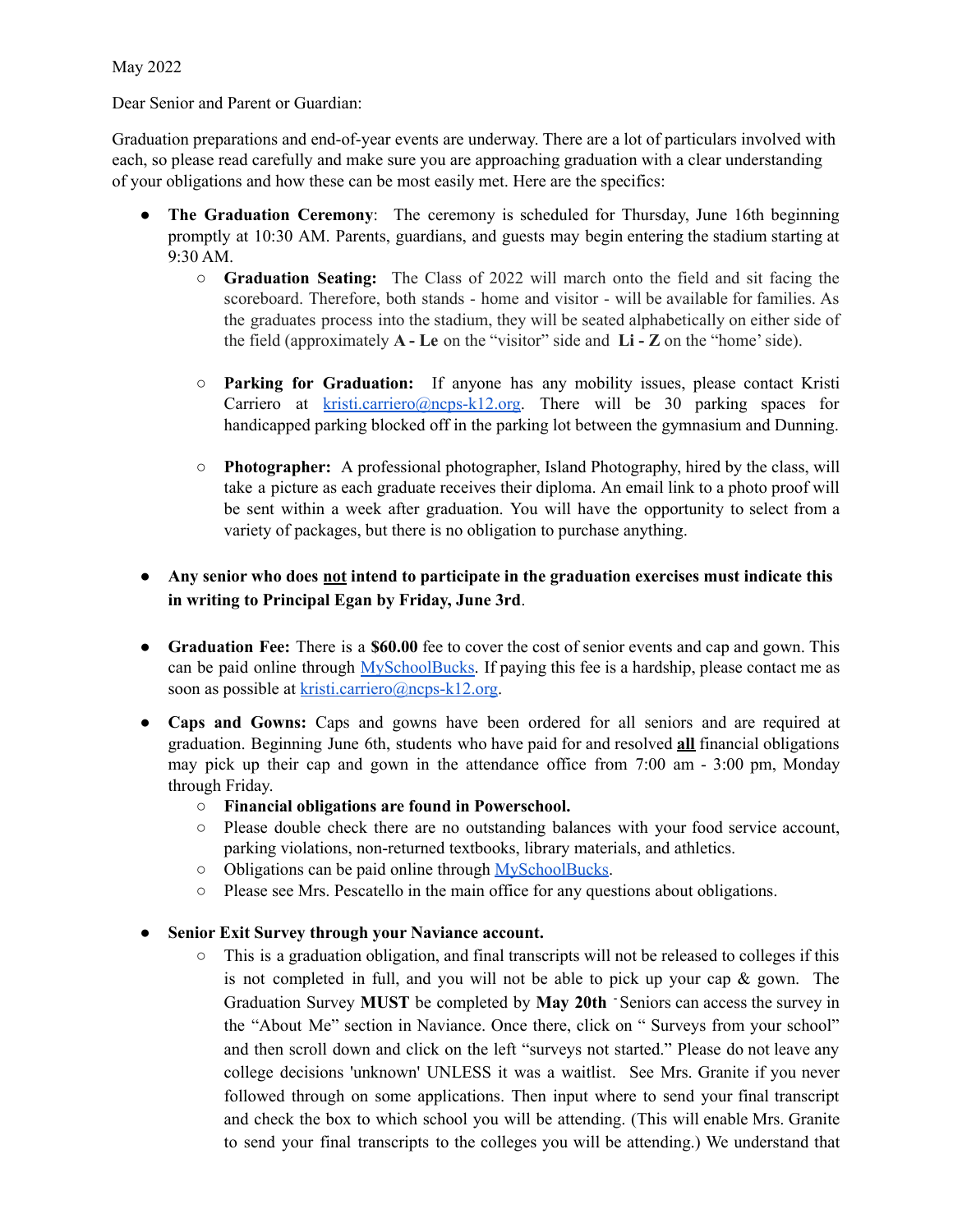some of you are waiting to hear from schools that you have been waitlisted. You can make changes once you have heard from them, but please let us know where you have deposited and are currently planning to attend and what the changes were. Answer **every** question. If you have any questions, please email **Mrs. Granite**.

**○** All seniors who applied to the NCAA Clearinghouse and still want to be NCAA certified as eligible to play collegiate sports **MUST** notify Mrs. Granite, the Registrar, or your final transcript will not be sent to the Clearinghouse.

#### **NOTE – Students who have not satisfied all academic requirements for graduation will not participate in the graduation ceremony.**

Lastly, attached is a calendar listing each of the END OF YEAR EVENTS! Please remember that all school rules, particularly the use of any prohibited and/or illegal substance are still in effect and any violation will jeopardize participation in the commencement or other senior activities. The school reserves the right to remove any student from the Graduation Ceremony. Good judgment and safe conduct will lead to a happy and fulfilling end-of-year and graduation week for all.

Sincerely yours,

Kristi Carriero Assistant Principal